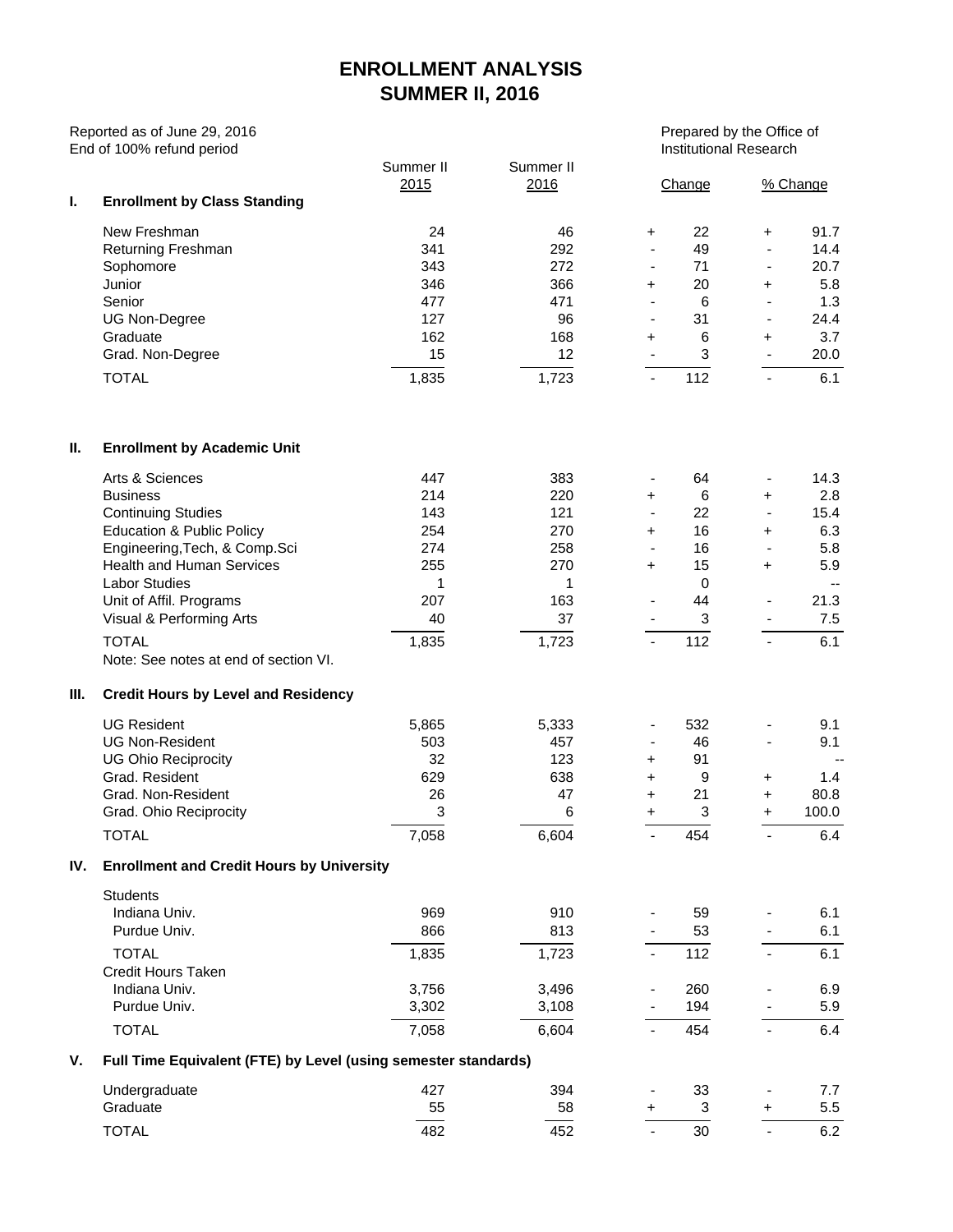## **VI. Enrollment by Major Department and Credit Hours Taught**

|                                      |      | <b>Enrollment by Department</b> |                          |                         |                          |                          |       | Credit Hours as Taugh |                          |        |                              |          |
|--------------------------------------|------|---------------------------------|--------------------------|-------------------------|--------------------------|--------------------------|-------|-----------------------|--------------------------|--------|------------------------------|----------|
|                                      | 2015 | 2016                            |                          | Change                  |                          | % Change                 | 2015  | 2016                  |                          | Change |                              | % Change |
| <b>ARTS &amp; SCIENCES</b>           |      |                                 |                          |                         |                          |                          |       |                       |                          |        |                              |          |
| Agriculture & Forestry               | 6    | 4                               |                          | 2                       | -                        | 33.3                     |       |                       |                          |        |                              |          |
| Anthropology                         | 6    | 3                               | $\blacksquare$           | 3                       | $\blacksquare$           | 50.0                     | 30    | 30                    |                          | 0      |                              |          |
| Arts & Sci. Spec. St.                | 39   | 13                              | $\blacksquare$           | 26                      | $\overline{\phantom{a}}$ | 66.7                     |       |                       |                          |        |                              |          |
| <b>Biology</b>                       | 94   | 103                             | +                        | 9                       | +                        | 9.6                      | 415   | 355                   | $\overline{\phantom{a}}$ | 60     | $\overline{\phantom{a}}$     | 14.5     |
| Chemistry                            | 13   | 16                              | $\ddot{}$                | 3                       | $\ddot{}$                | 23.1                     | 262   | 206                   | $\overline{\phantom{a}}$ | 56     | $\overline{a}$               | 21.4     |
| Coll. Arts & Sci. Transfer           | 26   | 19                              | $\overline{\phantom{a}}$ | $\overline{7}$          | $\overline{\phantom{a}}$ | 26.9                     |       |                       |                          |        |                              |          |
| Communication                        | 44   | 38                              | $\blacksquare$           | 6                       | $\blacksquare$           | 13.6                     | 510   | 384                   | $\blacksquare$           | 126    | $\overline{\phantom{a}}$     | 24.7     |
| Com Sci & Disorders                  | 14   | 5                               | $\overline{\phantom{a}}$ | 9                       | $\blacksquare$           | 64.3                     | 15    | 0                     | $\blacksquare$           | 15     | $\qquad \qquad \blacksquare$ | 100.0    |
| English & Linguistics                | 33   | 21                              | $\blacksquare$           | 12                      | $\overline{\phantom{0}}$ | 36.4                     | 357   | 313                   | $\blacksquare$           | 44     | $\overline{a}$               | 12.3     |
| Geosciences                          | 5    | 5                               |                          | 0                       |                          | $\overline{\phantom{a}}$ | 165   | 168                   | +                        | 3      | $\ddot{}$                    | 1.8      |
| Graduate School Tran                 | 3    | 3                               |                          | 0                       |                          | $-$                      |       |                       |                          |        |                              |          |
| History                              | 17   | 20                              | +                        | 3                       | +                        | 17.6                     | 207   | 246                   | +                        | 39     | +                            | 18.8     |
| Interdis. Studies                    | 2    | $\Omega$                        | $\blacksquare$           | 2                       | $\overline{a}$           | 100.0                    | 0     | 33                    | +                        | 33     |                              |          |
| Internat. Lang & Culture S           | 4    | 10                              | +                        | 6                       | +                        | 150.0                    | 221   | 175                   | $\blacksquare$           | 46     | $\qquad \qquad \blacksquare$ | 20.8     |
| Journalism                           | 0    | $\pmb{0}$                       |                          | 0                       |                          |                          | 15    | $\pmb{0}$             | $\blacksquare$           | 15     | $\blacksquare$               | 100.0    |
| <b>Mathematical Sciences</b>         | 26   | 12                              | $\overline{\phantom{a}}$ | 14                      | $\overline{\phantom{a}}$ | 53.8                     | 863   | 763                   | $\blacksquare$           | 100    | $\overline{\phantom{a}}$     | 11.6     |
| Philosophy                           | 5    | 4                               | $\blacksquare$           | 1                       | $\overline{\phantom{0}}$ | 20.0                     | 354   | 417                   | +                        | 63     | $\ddot{}$                    | 17.8     |
| Physics                              | 10   | 10                              |                          | 0                       |                          | $\overline{\phantom{a}}$ | 266   | 189                   | $\blacksquare$           | 77     | $\blacksquare$               | 28.9     |
| <b>Political Science</b>             | 10   | 12                              | +                        | 2                       | +                        | 20.0                     | 87    | 36                    | $\blacksquare$           | 51     | $\overline{\phantom{a}}$     | 58.6     |
| Psychology                           | 59   | 63                              | +                        | 4                       | $\ddot{}$                | 6.8                      | 707   | 489                   | $\blacksquare$           | 218    | $\overline{\phantom{a}}$     | 30.8     |
| Sci. & Other PU Transfer             | 21   | 18                              | $\overline{\phantom{a}}$ | 3                       | $\blacksquare$           | 14.3                     |       |                       |                          |        |                              |          |
| Sociology                            | 6    | 3                               | $\blacksquare$           | 3                       | $\overline{\phantom{a}}$ | 50.0                     | 75    | 51                    | $\overline{\phantom{a}}$ | 24     | $\overline{\phantom{a}}$     | 32.0     |
| <b>Women's Studies</b>               | 4    | 1                               | $\blacksquare$           | 3                       | $\blacksquare$           | 75.0                     | 108   | 42                    | $\blacksquare$           | 66     | $\blacksquare$               | 61.1     |
| <b>TOTAL</b>                         | 447  | 383                             | $\blacksquare$           | 64                      | $\blacksquare$           | 14.3                     | 4,657 | 3,897                 | $\blacksquare$           | 760    | $\overline{a}$               | 16.3     |
| <b>BUSINESS</b>                      |      |                                 |                          |                         |                          |                          |       |                       |                          |        |                              |          |
| Accounting/Finance                   | 75   | 60                              | $\blacksquare$           | 15                      | $\overline{\phantom{a}}$ | 20.0                     | 141   | 99                    | $\overline{a}$           | 42     |                              | 29.8     |
| <b>Business Admin/BUA</b>            | 72   | 94                              | +                        | 22                      | +                        | 30.6                     | 0     | 0                     |                          | 0      |                              |          |
| Economics                            | 10   | 7                               | $\blacksquare$           | $\sqrt{3}$              | $\overline{\phantom{a}}$ | 30.0                     | 186   | 183                   | $\blacksquare$           | 3      |                              | 1.6      |
| Management/Marketing                 | 57   | 59                              | +                        | $\overline{\mathbf{c}}$ | +                        | 3.5                      | 297   | 435                   | +                        | 138    | +                            | 46.5     |
| <b>TOTAL</b>                         | 214  | 220                             | $+$                      | 6                       | $+$                      | 2.8                      | 624   | 717                   | $+$                      | 93     | $+$                          | 14.9     |
| <b>CONTINUING STUDIES</b>            |      |                                 |                          |                         |                          |                          |       |                       |                          |        |                              |          |
| <b>General Studies</b>               | 143  | 121                             |                          | 22                      |                          | 15.4                     |       |                       |                          |        |                              |          |
|                                      |      |                                 |                          |                         |                          |                          |       |                       |                          |        |                              |          |
| <b>TOTAL</b>                         | 143  | 121                             |                          | 22                      |                          | 15.4                     |       |                       |                          |        |                              |          |
| <b>EDUCATION &amp; PUBLIC POLICY</b> |      |                                 |                          |                         |                          |                          |       |                       |                          |        |                              |          |
| <b>Education Genera</b>              | 2    | 4                               | $\ddot{}$                | 2                       | +                        | 100.0                    |       |                       |                          |        |                              |          |
| <b>Educational Studies</b>           | 91   | 126                             | $\ddot{}$                | 35                      | +                        | 38.5                     | 30    | 132                   | $\ddot{}$                | 102    |                              |          |
| Hith, Phys Ed, & Rec                 | 5    | $\mathbf 0$                     |                          | 5                       |                          | 100.0                    | 0     | $\mathbf 0$           |                          | 0      |                              |          |
| <b>Professional Studies</b>          | 98   | 95                              |                          | 3                       |                          | 3.1                      | 423   | 564                   | +                        | 141    | +                            | 33.3     |
| <b>Public Policy</b>                 | 58   | 45                              |                          | 13                      |                          | 22.4                     | 48    | 12                    |                          | 36     |                              | 75.0     |
| <b>TOTAL</b>                         | 254  | 270                             | $\ddot{}$                | 16                      | $+$                      | 6.3                      | 501   | 708                   | $+$                      | 207    | $+$                          | 41.3     |
|                                      |      |                                 |                          |                         |                          |                          |       |                       |                          |        |                              |          |